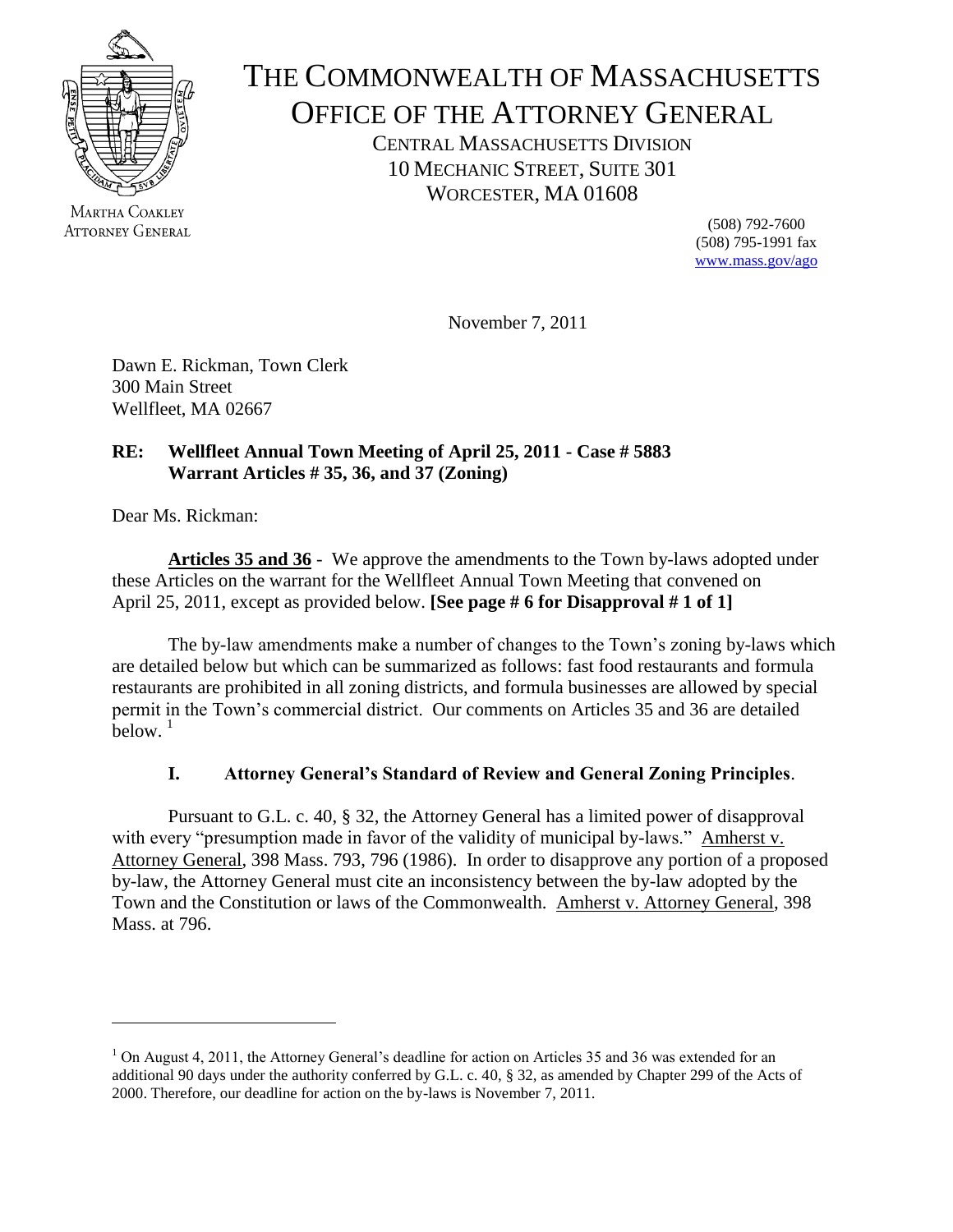When reviewing zoning by-laws for consistency with the Constitution or laws of the Commonwealth, the Attorney General's standard of review is equivalent to that of a court. "[T]he proper focus of review of a zoning enactment is whether it violates State law or constitutional provisions, is arbitrary or unreasonable, or is substantially unrelated to the public health, safety or general welfare." Durand v. IDC Bellingham, LLC, 440 Mass. 45, 57 (2003). Because the adoption of a zoning by-law by the voters at Town Meeting is both the exercise of the Town's police power and a legislative act, the vote carries a "strong presumption of validity." Id. at 51. "If the reasonableness of a zoning bylaw is even 'fairly debatable, the judgment of the local legislative body responsible for the enactment must be sustained.'" Durand v. IDC Bellingham, LLC, 440 Mass. 45, 51 (2003) (quoting Crall v. City of Leominster, 362 Mass. 95, 101 (1972)). A zoning by-law must be approved unless "the zoning regulation is arbitrary and unreasonable, or substantially unrelated to the public health, safety, morals, or general welfare." Johnson v. Town of Edgartown, 425 Mass. 117, 121 (1997).

#### **II. Summary of Articles 35 and 36 and General Comments**.

### a) Article 35 – Prohibition on Fast Food Restaurants and Formula Restaurants.

The by-law amendments adopted under Article 35 make a number of changes to the Town's zoning by-laws pertaining to Fast Food Restaurants and Formula Restaurants. One change adds new definitions of "Restaurant, Fast Food" and "Restaurant, Formula" to Section II of the Town's zoning by-laws.<sup>2</sup> Another change amends the Town's Use Regulations Table by adding "Restaurant, Fast Food" and "Restaurant, Formula Regulations" and prohibiting such uses in all of the Town's zoning districts. The final change adds a new Section 6.29, "Fast Food and Formula Restaurant Prohibition," to the Town's zoning by-laws. The new Section 6.29 provides that Fast Food and Formula Restaurants are prohibited in all of the Town's zoning districts in "order to preserve and protect the unique and locally-oriented community experience in Wellfleet, and all that this offers to its citizens and tourists alike as a treasured destination." Section 6.29, "Purpose."

### b) Article 36 – Formula Business by Special Permit.

 $\overline{a}$ 

The by-law amendments adopted under Article 36 make a number of changes to the Town's zoning by-laws pertaining to Formula Businesses. One change adds a new definition of "Business, Formula" to Section II of the Town's zoning by-laws. Another change amends the Town's Use Regulations Table by adding "Business, Formula." Article 36 also allows Formula Businesses by special permit in the Town's Commercial District and prohibits them in all of the Town's other zoning districts. Article 36 also adds a new Section 6.30, "Formula Business Special Permit," which provides additional standards and criteria for the grant of special permits for Formula Businesses. These new standards and criteria are in addition to the Town's existing standards and criteria that apply to all special permit applications.

<sup>&</sup>lt;sup>2</sup> The new definitions of "Restaurant, Fast Food" and "Restaurant, Formula Business" are discussed at p.4, Section III.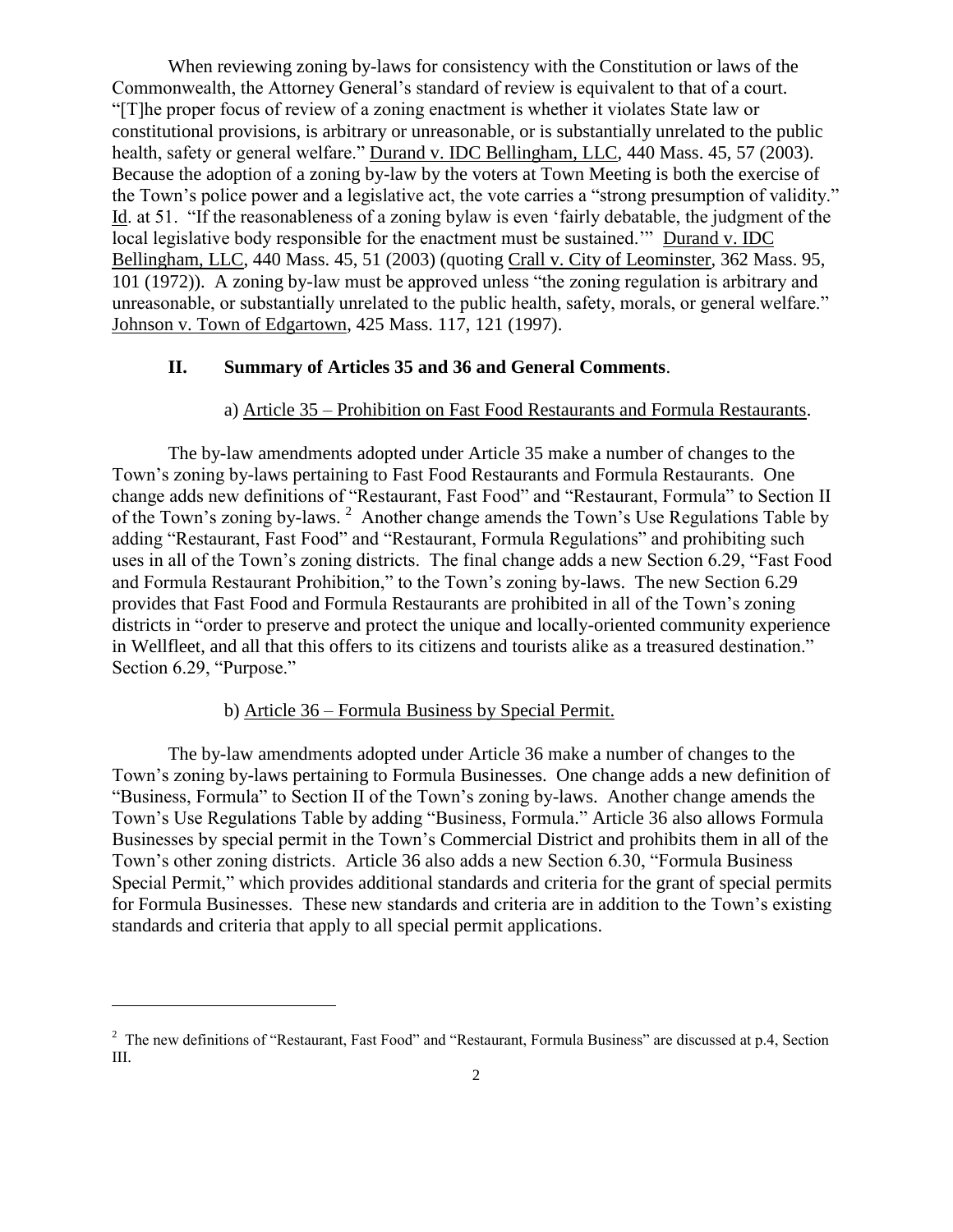#### c) General Comments.

As an initial matter, we note that a municipality's broad zoning power includes the authority to preserve neighborhood aesthetics. "[A]esthetics alone may justify the exercise of the police power . . . ." John Donnelly & Sons, Inc. v. Outdoor Advertising Board, 369 Mass. 206, 218 (1975). The Supreme Judicial Court has opined that the preservation of neighborhood aesthetics is a constitutional exercise of the zoning power. *See, e.g.,* Opinion of the Justices, 333 Mass. 773 (1955) (approving creation of Nantucket historic district); Opinion of the Justices, 333 Mass. 783 (1955) (approving creation of Beacon Hill historic district). *See also* Johnson, 425 Mass. at 124 (1997) (zoning regulations may be "bolstered by the need to protect the amenities and character of a rural resort, such as the Vineyard, in order to assist its economic stability, including its shellfish industry and tourism."). Where a legislative body has concluded that a zoning measure is appropriate to preserve the aesthetic character of the community, "a court can hardly take the view that such legislative determination is so arbitrary or unreasonable that it cannot be comprehended within the public welfare." Opinion of the Justices, 333 Mass. 783, 787 (1955). However, the Town's zoning power may *not* be used to regulate ownership without regard to differences in its use. *See* CHR General, Inc. v. City of Newton, 387 Mass. 351 (1982) (invalidating zoning ordinance that restricted conversion of apartment units to condominiums, where ownership had no bearing on use of land). *Cf.* Goldman v. Town of Dennis, 375 Mass. 197 (1978) (upholding zoning regulation prohibiting conversion of summer cottages to single family use, where ownership change would exacerbate nonconforming use).

In addition, while a town may consider an intended use's visual impact on the aesthetic qualities of the neighborhood, it is not a proper object of zoning to consider a proposed use's economic impact on surrounding businesses. *See* Circle Lounge & Grille v. Board of Appeals of Boston, 324 Mass. 427, 429-30 (1949).

In light of these court decisions, we are concerned that the "Purpose" sections of Articles 35 and 36 contain several references to locally owned and operated businesses. For example, Article 35 provides that "Wellfleet is traditionally home to small, *locally owned and operated businesses."* Section 6.29, "Purpose" (emphasis supplied). Article 35 also provides that fast food and formula restaurants are prohibited in the town "in order to preserve and protect the unique and *locally-oriented community experience* of Wellfleet. . . ." Section 6.29, "Purpose" (emphasis supplied). Likewise, Article 36 provides that formula businesses "will have a negative impact on the town's historical and cultural relevance, unique Cape Cod rural character, and overall attractiveness as a small town, *locally-oriented* tourist destination." Section 6.30.1, "Purpose" (emphasis supplied).

It cannot be overstated that the amendments adopted under Articles 35 and 36 cannot be applied so as to protect locally owned and operated businesses from business competition. *See* Circle Lounge & Grille, 324 Mass. at 429-30. In addition, similar by-laws in other states have been challenged based upon the Commerce Clause of the United States Constitution. *See e.g.*, Cachia v. Islamorada, 542 F.3d 839 (11<sup>th</sup> Cir. 2008) (because an ordinance's complete prohibition of formula fast food restaurants disproportionately targeted restaurants operating in interstate commerce, the ordinance must be supported by a legitimate local purpose and the municipality must have no reasonable alternative to achieve that purpose); Island Silver  $&$ Spice, Inc. v. Islamorada, 542 F.3d 844 ( $11<sup>th</sup>$  Cir. 2008) (striking down ordinance that effectively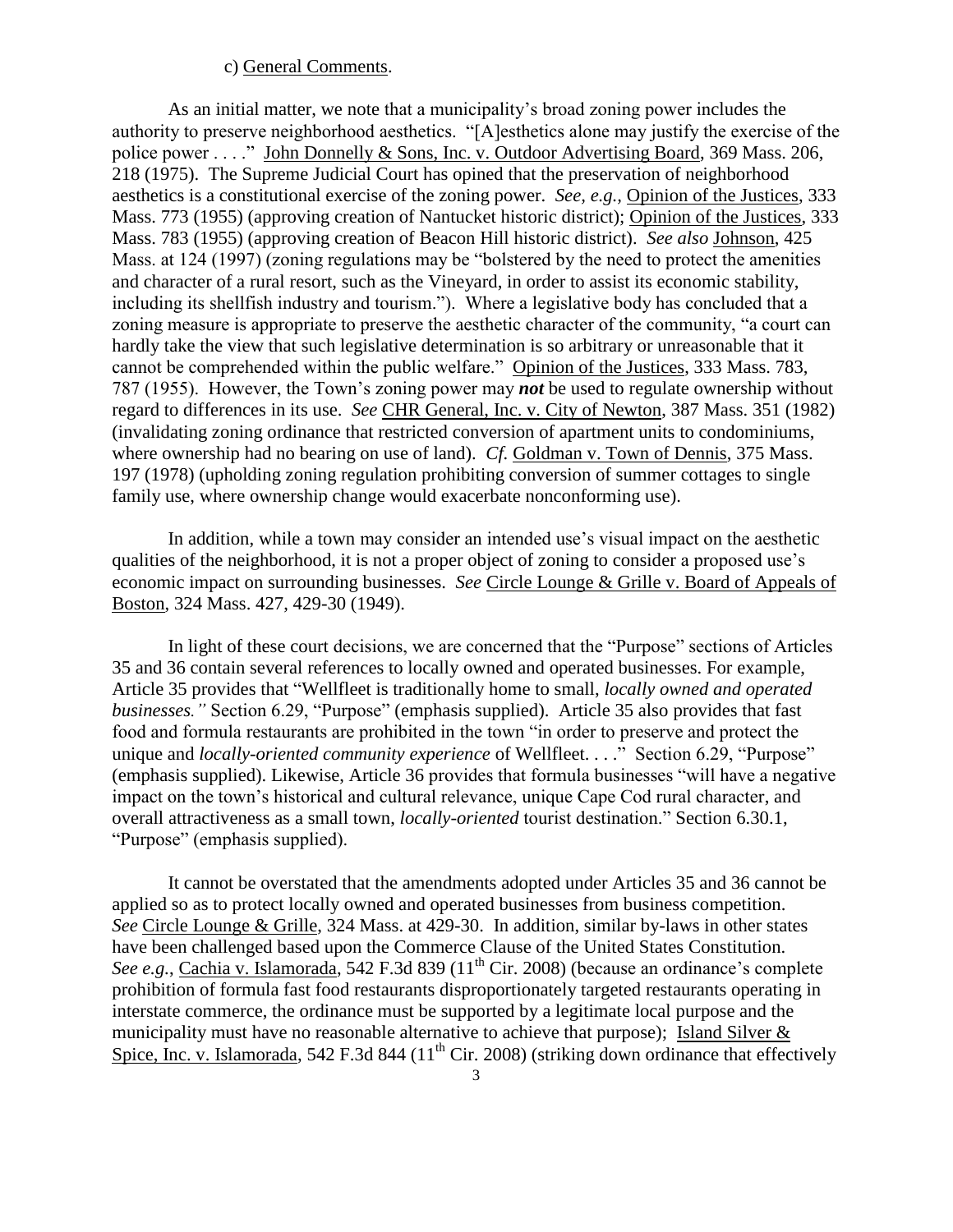excluded national chain stores as impermissibly burdening interstate commerce, since no legitimate local purpose was shown). Bans on formula fast food restaurants have been upheld in other states. *See e.g.,* Mead Square Commons, LLC v. Village of Victor, 930 N.Y.S.2d 431 (Sept. 30, 2011) (upholding ban on formula fast-food restaurants because the ban treats all similarly situated owners identically and is based on neutral planning and zoning principles). However, no court in this jurisdiction has considered such a challenge. Moreover, the Attorney General's review of the by-laws does not and cannot include the kind of factual inquiry a court must make in the course of resolving such challenges. Therefore, we express no view on how a court might resolve such a challenge based on a full factual record.

## **III. Definitions of "Formula Restaurant" and "Formula Business**."

The amendments adopted under Article 35 add the following definition of Formula Restaurant to Section 2 of the Town's zoning by-laws:

Restaurant, Formula: A restaurant that stands alone or with other use(s), and which prepares food and beverage on site for sale to the public, and which is required by contractual or other arrangement or as a franchise to offer any of the following features: Standardized menu, trademark or service mark, defined as a word, phrase, symbol, design or logo, or a combination of words, phrases, symbols, designs and/or architecture, façade, or color scheme that identifies the restaurant as one (1) of twenty-five (25) or more other restaurants worldwide.

The amendments adopted under Article 36 add the following definition of Formula Business to Section 2 of the Town's zoning by-laws:

Business, Formula: a retail trade business which does or is required by contractual or other arrangement or as a franchise to maintain any of the following features:

Standardized (formula) array of merchandise, exterior trademark or service mark, defined as a word, phrase, symbol or design, or a combination of words, phrases, symbols, designs, and/or architecture, façade that identifies the business as one (1) of twenty-five (25) or more other businesses worldwide.

Under these definitions a business qualifies as either a Formula Restaurant (and is therefore prohibited in all areas of the Town) or Formula Business (and is therefore allowed only by special permit in the Commercial District) based upon a specified number of enumerated physical characteristics, rather than on the ownership of the business. However, it bears repeating that the Town may not use its zoning power to regulate ownership without regard to differences in the proposed use. *See* CHR General, Inc. v. City of Newton, 387 Mass. 351 (1982) (invalidating zoning ordinance that restricted conversion of apartment units to condominiums, where ownership had no bearing on use of land). *Cf.* Goldman v. Town of Dennis, 375 Mass. 197 (1978) (upholding zoning regulation prohibiting conversion of summer cottages to single family use, where ownership change would exacerbate nonconforming use).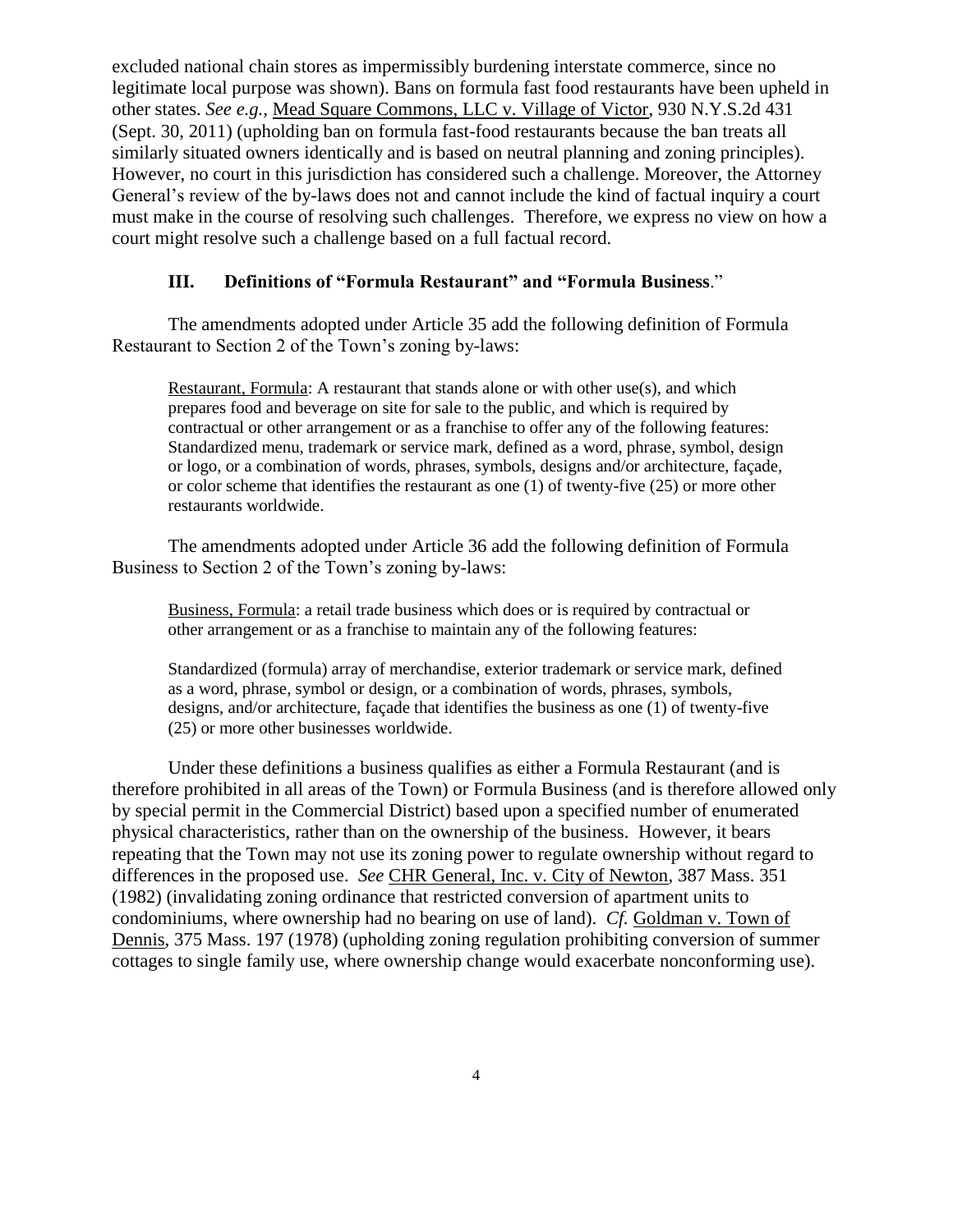We also note that, unlike similar by-laws which this Office has previously approved, Wellfleet's proposed amendments apply to restaurants or businesses that meet any one of the enumerated items in the definitions of Formula Restaurant or Formula Business.<sup>3</sup> However, because "every presumption is to be made in favor of the validity of municipal by-laws...." Amherst v. Attorney General, 398 Mass. 793, 796 (1986), we are not in a position to disapprove Wellfleet's legislative decision to define Formula Restaurant or Formula Business more broadly than other jurisdictions.

While we approve the definitions of Formula Restaurant and Formula Business in the Wellfleet by-laws, we note that several of the "features" which serve to qualify a restaurant or business as a Formula Restaurant or Business may not be reasonably related to the by-laws' stated zoning purposes, including preserving the aesthetics of the Town.

The Town's authority to use its zoning power to regulate the interior features of business establishments is uncertain. Although "aesthetics alone may justify the exercise of the police power," John Donnelly & Sons, Inc. v. Outdoor Advertising Board, 369 Mass. 206, 218 (1975), Massachusetts courts have considered the exercise of the zoning power with respect to aesthetics only in the context of the regulation of an entity's exterior features, *i.e.*, features visible by the public from a public place. It is not apparent that "aesthetics" includes anything other than an entity's exterior features, which may reasonably be expected to impact a neighborhood's visual environment. For instance, in John Donnelly – a case concerning the regulation of off-site billboards – the Court condoned the use of the zoning power for aesthetic purposes in order to regulate the "visual pollution" of the physical environment. John Donnelly, 369 Mass. at 219. The Court noted that "*outdoor* advertising may be restrained in the interest of aesthetics." *Id.* (emphasis added). Similarly, in considering the constitutionality of the establishment of the Nantucket historic district, the Court noted that the legislation "applie[d] only to exterior architectural features subject to public view from a public place. It does not apply to . . . building features not subject to public view . . . ." Opinion of the Justices, 333 Mass. 773, 780-81 (1955).

Applying these principles to the Wellfleet by-laws, some may contend that because a restaurant's menu or a business' array of merchandise only impacts the restaurant's or business' interior space and not its exterior façade, such items should not be used to qualify a business as a Formula Restaurant or Formula Business. However, based upon the Attorney General's limited standard of review, we cannot conclude as a matter of law that such qualifying items as "menu" and "array of merchandise" are so arbitrary, unreasonable, or substantially unrelated to the public health, safety or general welfare as to merit disapproval by this Office. However, we strongly urge the Town to consult with Town Counsel to determine the authority to regulate, through the zoning power, a business establishment's interior features that are not subject to public view from a public place.

l

 $3$  In comparison, the Concord by-law applies to a business that meets at least two of the five enumerated items in the definition of formula business establishment; the Provincetown by-law applies to a business that matches three out of eight criteria; the Chatham by-law applies to a business that matches two out of eleven criteria; the Nantucket by-law applies to a business that matches three out of four criteria; and the Dennis by-law applies to a business that matches three out of six criteria.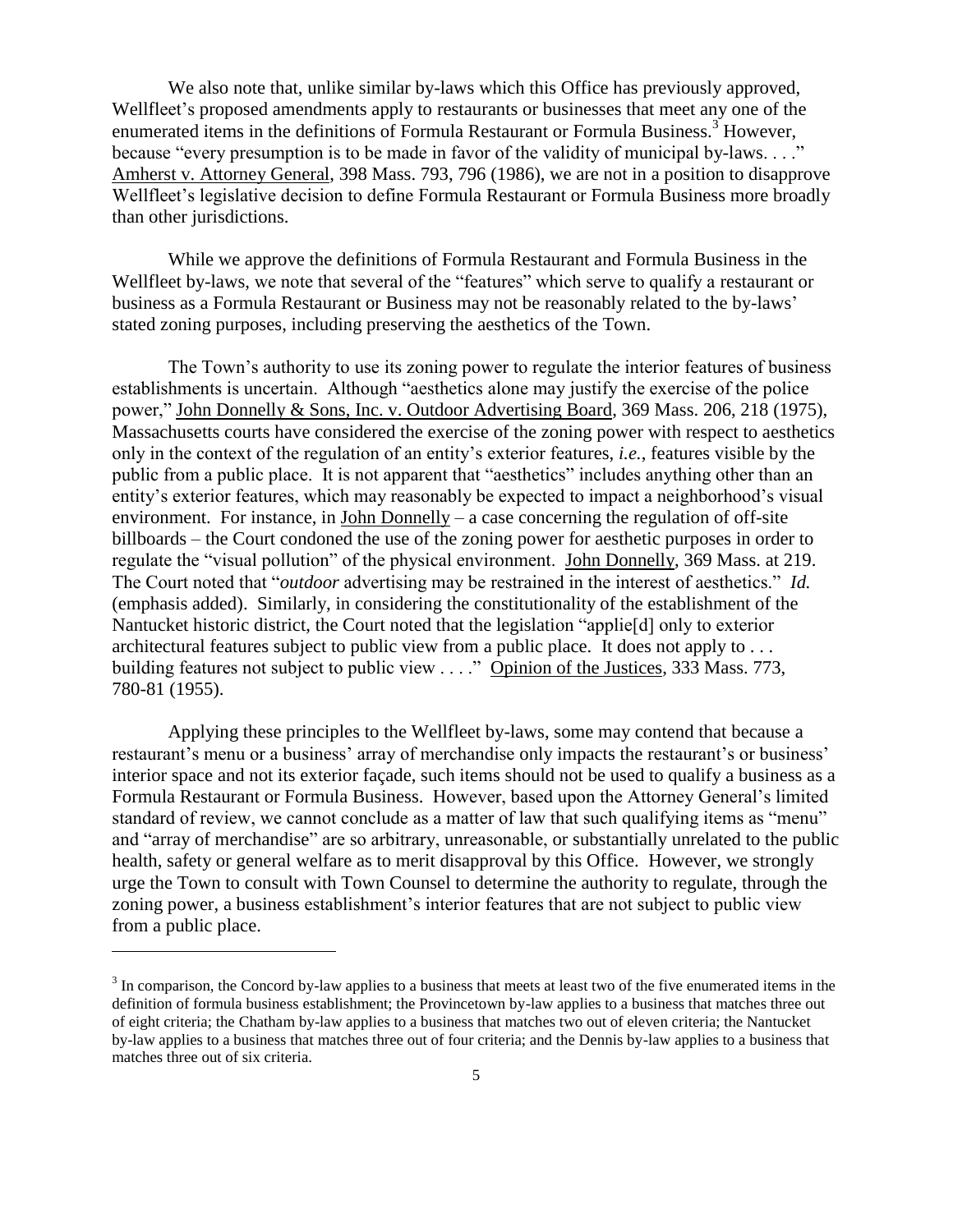## **IV. Additional Specific Comments on Section 6.30.**

#### A. Subsection 6.30.3 "Standards and Criteria".

Subsection 6.30.3 of the proposed by-law imposes additional standards and criteria on special permits for Formula Businesses and provides in pertinent part as follows: <sup>4</sup>

The property owner shall complete and submit an application for a Special Permit to the Planning Board in accordance with the Wellfleet Planning Board Guidelines and Procedures. The following standards and criteria shall apply to Special Permit applications under Section 6.30, in addition to the Special Permit Criteria imposed by Section 8.4.2:

- 1. Approval of the formula based business establishment will not substantially alter or detract from the established character **or natural aesthetic** of the location.
- 2. Approval of the formula based business establishment will contribute to a diverse and appropriate blend of businesses in its location.
- 3. The formula based business establishment will be compatible with existing surrounding uses; has been designed and will be operated in a non-obtrusive manner to preserve the location's community character **and ambiance**; and the proposed intensity of uses on the site is appropriate given the uses permitted on the site and on adjoining sites.

 $*$   $*$ 

7. Ensure compliance with the provisions of this Zoning Ordinance including parking and landscaping.

We disapprove and delete the above text in underlined and bold in Subsections 6.30 (1) and (3) ("or natural aesthetic" and "and ambiance") because this text is void for vagueness. **[Disapproval # 1 of 1**] This text is not definitive enough to provide the special permit granting authority with adequate standards to determine whether to grant a special permit for a Formula Business. *See* Board of Appeals of Hanover v. Housing Appeals Comm., 363 Mass. 339, 363- 364 (1973) ("Such vagueness would permit 'untrammeled [administrative] discretion' and arbitrary and capricious decisions…"). "A 'statute which either forbids or requires the doing of an act in terms so vague that men of common intelligence must necessarily guess at its meaning and differ as to its application, violates the first essential of due process of law.'" Commonwealth v. Carpenter, 325 Mass. 519, 521 (1950) (quoting Connally v. Gen. Constr. Co., 269 U.S. 385, 391 (1926)). This principle applies equally to municipal by-laws and regulations. *See* Druzik v. Board of Health of Haverhill, 324 Mass. 129, 134 (1949).

We also point out what appears to be a tension between certain subsections of Section 6.30. Section 6.30.1, "Purpose," provides (with emphasis added) that Formula Businesses "will

 $\overline{\phantom{a}}$ 

<sup>&</sup>lt;sup>4</sup> Section 6.30.3 is very similar to the by-law provisions adopted by the Town of Dennis.